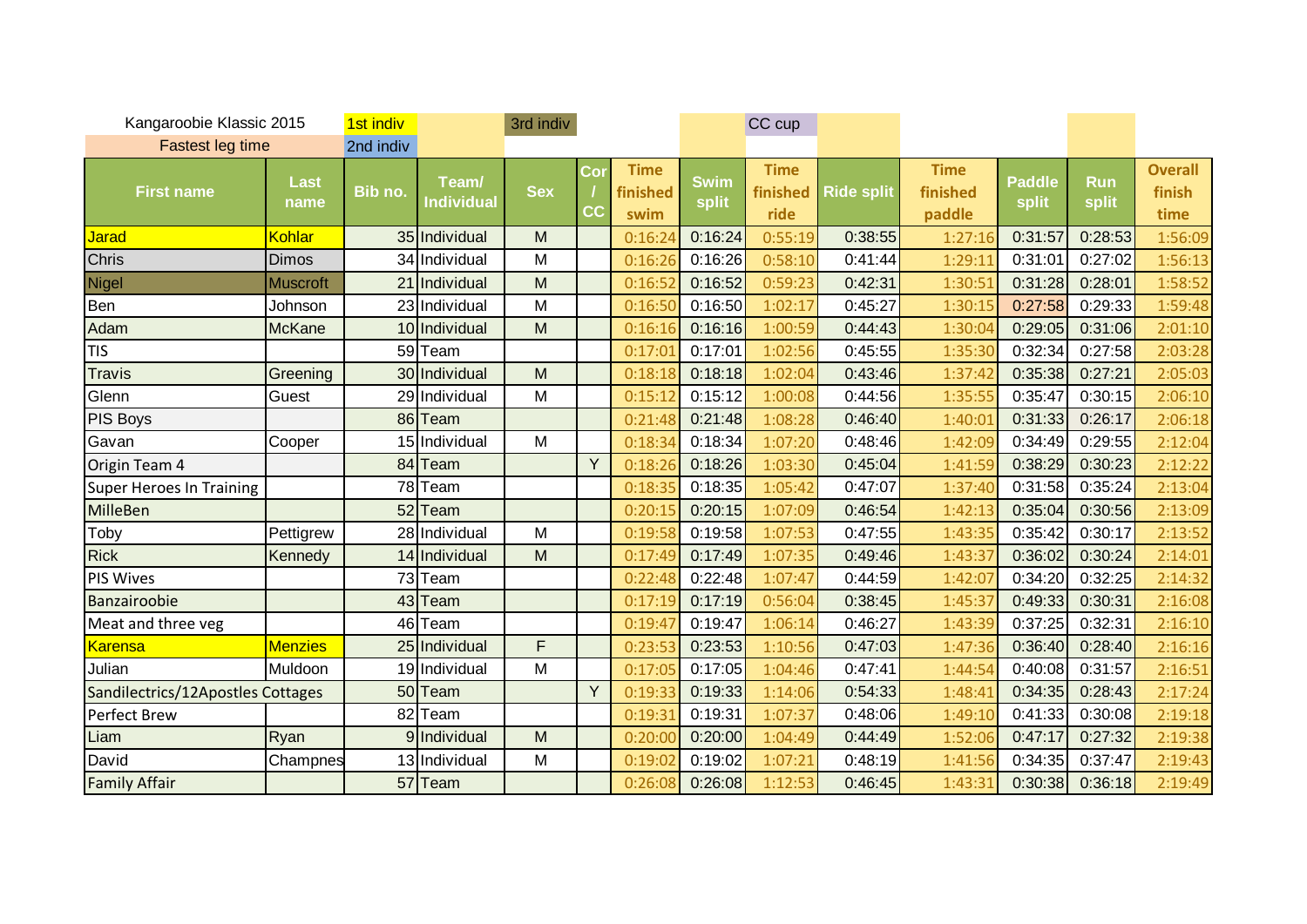| <b>JANITA</b>                    |                |               | 45 Team       |    |   | 0:16:47 | 0:16:47 | 1:10:47 | 0:54:00 | 1:49:32 | 0:38:45 | 0:30:46 | 2:20:18 |
|----------------------------------|----------------|---------------|---------------|----|---|---------|---------|---------|---------|---------|---------|---------|---------|
| Jason                            | <b>Hill</b>    |               | 26 Individual | M  |   | 0:22:18 | 0:22:18 | 1:11:50 | 0:49:32 | 1:49:50 | 0:38:00 | 0:30:56 | 2:20:46 |
| <b>TTR</b>                       |                | 74            | Team          |    |   | 0:25:05 | 0:25:05 | 1:06:12 | 0:41:07 | 1:47:19 | 0:41:07 | 0:34:18 | 2:21:37 |
| Don't wait up, we'll get there   |                | 81            | Team          |    |   | 0:19:28 | 0:19:28 | 1:08:14 | 0:48:46 | 1:49:54 | 0:41:40 | 0:32:01 | 2:21:55 |
| Flinders crew                    |                | 76            | Team          |    |   | 0:21:15 | 0:21:15 | 1:17:35 | 0:56:20 | 1:54:55 | 0:37:20 | 0:27:01 | 2:21:56 |
| Michael                          | Wraight        | 27            | Individual    | M  |   | 0:24:16 | 0:24:16 | 1:14:58 | 0:50:42 | 1:49:00 | 0:34:02 | 0:33:06 | 2:22:06 |
| <b>Niall</b>                     | <b>Shiells</b> |               | Individual    | M  |   | 0:20:01 | 0:20:01 | 1:14:13 | 0:54:12 | 1:50:05 | 0:35:52 | 0:32:39 | 2:22:44 |
| The Warrnambool Drop Bears       |                | 80            | Team          |    |   | 0:14:56 | 0:14:56 | 1:05:51 | 0:50:55 | 1:47:54 | 0:42:03 | 0:36:27 | 2:24:21 |
| Origin Team 2                    |                | 62            | Team          |    | Y | 0:24:53 | 0:24:53 | 1:23:57 | 0:59:04 | 1:59:39 | 0:35:42 | 0:24:57 | 2:24:36 |
| Jeff                             | <b>Sweeney</b> |               | 32 Individual | M  |   | 0:17:53 | 0:17:53 | 1:10:32 | 0:52:39 | 1:46:22 | 0:35:50 | 0:38:38 | 2:25:00 |
| <b>Bryce</b>                     | Dougherty      | 6             | Individual    | M  |   | 0:17:35 | 0:17:35 | 1:13:48 | 0:56:13 | 1:52:22 | 0:38:34 | 0:33:28 | 2:25:50 |
| The Slowpokes                    |                | 53            | Team          |    |   | 0:22:45 | 0:22:45 | 1:15:29 | 0:52:44 | 1:57:08 | 0:41:39 | 0:28:42 | 2:25:50 |
| <b>Cunning Stunts</b>            |                | 69            | Team          |    |   | 0:17:36 | 0:17:36 | 1:15:33 | 0:57:57 | 1:51:21 | 0:35:48 | 0:34:57 | 2:26:18 |
| The Department                   |                | 66            | Team          |    |   | 0:21:40 | 0:21:40 | 0:59:22 | 0:37:42 | 1:47:40 | 0:48:18 | 0:38:59 | 2:26:39 |
| Kristen (the bearded lady) Grant |                | 5             | Individual    | M  |   | 0:19:46 | 0:19:46 | 1:12:05 | 0:52:19 | 1:55:33 | 0:43:28 | 0:31:43 | 2:27:16 |
| Cam                              | MacDonald      | $\mathcal{P}$ | Individual    | M  |   | 0:17:34 | 0:17:34 | 1:12:58 | 0:55:24 | 1:49:47 | 0:36:49 | 0:37:47 | 2:27:34 |
| <b>Perfect Bliss</b>             |                |               | 65 Team       |    |   | 0:21:52 | 0:21:52 | 1:11:14 | 0:49:22 | 1:54:54 | 0:43:40 | 0:33:07 | 2:28:01 |
| Newfield                         |                | 68            | Team          |    |   | 0:17:0  | 0:17:07 | 1:10:31 | 0:53:24 | 1:55:29 | 0:44:58 | 0:34:15 | 2:29:44 |
| Team edis                        |                | 41            | Team          |    |   | 0:19:39 | 0:19:39 | 1:14:18 | 0:54:39 | 1:53:09 | 0:38:51 | 0:37:09 | 2:30:18 |
| Ahliya                           | <b>Harris</b>  |               | 24 Individual | F  | Y | 0:17:38 | 0:17:38 | 1:13:00 | 0:55:22 | 1:57:37 | 0:44:37 | 0:34:33 | 2:32:10 |
| Fergus                           | Monsbourg      |               | 8 Individual  | M  |   | 0:24:57 | 0:24:57 | 1:14:54 | 0:49:57 | 2:00:25 | 0:45:31 | 0:32:14 | 2:32:39 |
| Headspace                        |                |               | 72 Team       |    | Y | 0:25:36 | 0:25:36 | 1:12:09 | 0:46:33 | 2:05:08 | 0:52:59 | 0:27:57 | 2:33:05 |
| Sara                             | <b>Shiells</b> |               | 11 Individual | F. |   | 0:17:46 | 0:17:46 | 1:16:59 | 0:59:13 | 2:01:10 | 0:44:11 | 0:31:59 | 2:33:09 |
| <b>BHCC and BHCC</b>             |                |               | 83 Team       |    |   | 0:20:2  | 0:20:24 | 1:10:45 | 0:50:21 | 1:52:29 | 0:41:44 | 0:41:02 | 2:33:31 |
| MiaBrettBruceMatt                |                |               | 55 Team       |    |   | 0:23:17 | 0:23:17 | 1:10:33 | 0:47:16 | 1:57:51 | 0:47:18 | 0:35:40 | 2:33:31 |
| 3Macs                            |                | 44            | Team          |    |   | 0:18:48 | 0:18:48 | 1:12:55 | 0:54:07 | 1:59:37 | 0:46:42 | 0:33:55 | 2:33:32 |
| Origin Team 3                    |                |               | 63 Team       |    | Y | 0:23:40 | 0:23:40 | 1:21:42 | 0:58:02 | 2:00:31 | 0:38:49 | 0:33:31 | 2:34:02 |
| Shaun                            | <b>Davis</b>   |               | Individual    | M  |   | 0:19:3  | 0:19:37 | 1:12:15 | 0:52:38 | 2:05:2  | 0:53:06 | 0:29:10 | 2:34:31 |
| Mahoney Fencing 1                |                |               | 58 Team       |    | Y | 0:24:49 | 0:24:49 | 1:17:24 | 0:52:35 | 2:06:58 | 0:49:34 | 0:29:40 | 2:36:38 |
| Richard                          | Zavalas        |               | 3 Individual  | M  |   | 0:17:55 | 0:17:55 | 1:16:30 | 0:58:35 | 1:59:19 | 0:42:49 | 0:37:32 | 2:36:51 |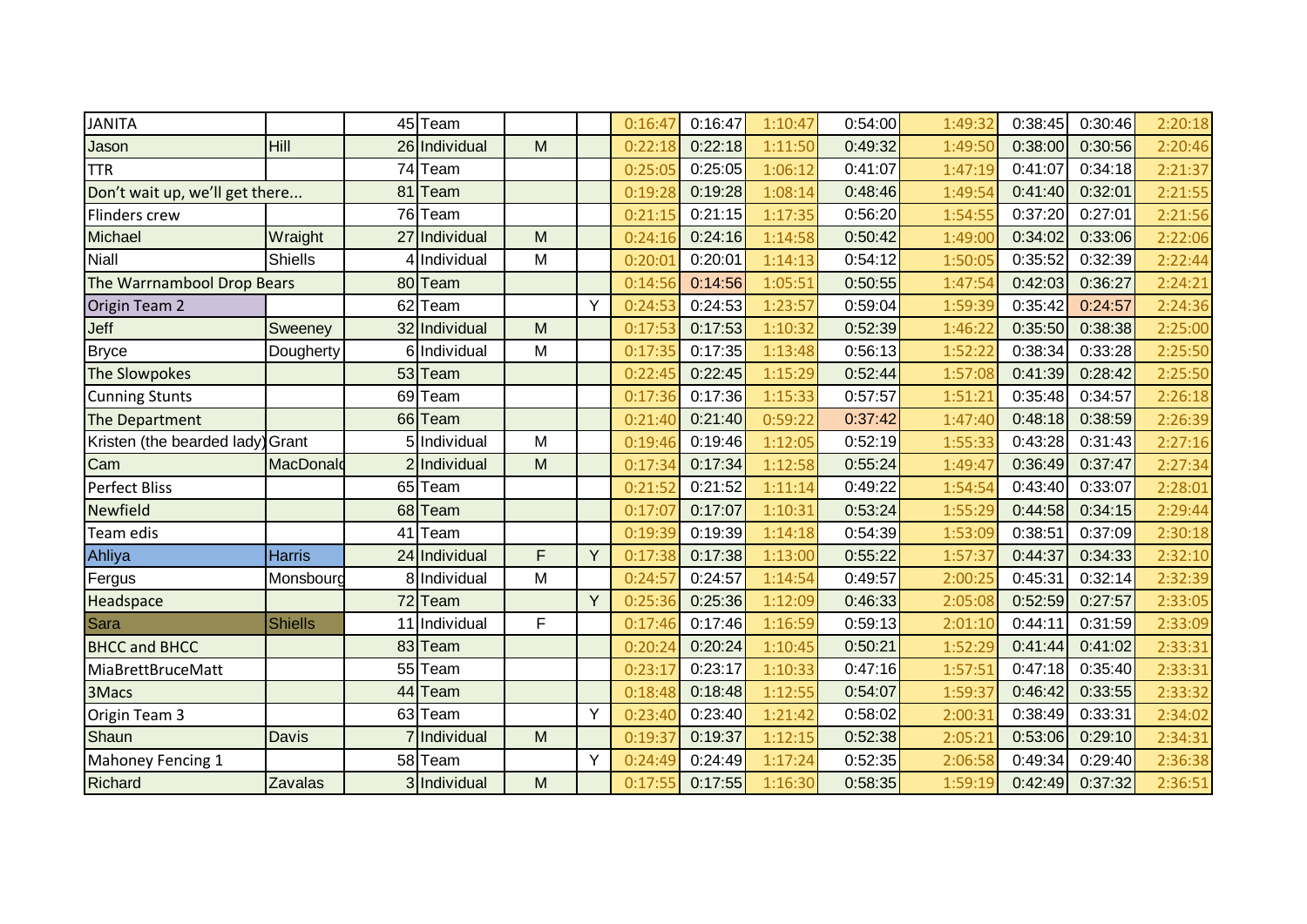| Glenn                             | Teggart   |    | 79 Individual |    |   | 0:21:29 | 0:21:29 | 1:14:56 | 0:53:27 | 1:54:51 | 0:39:55 | 0:42:13 | 2:37:04 |
|-----------------------------------|-----------|----|---------------|----|---|---------|---------|---------|---------|---------|---------|---------|---------|
| Origin Team 1                     |           |    | 54 Team       |    | Y | 0:21:45 | 0:21:45 | 1:28:29 | 1:06:44 | 2:03:44 | 0:35:15 | 0:33:25 | 2:37:09 |
| Grameara                          |           |    | 49 Team       |    |   | 0:18:34 | 0:18:34 | 1:17:50 | 0:59:16 | 1:59:32 | 0:41:42 | 0:38:09 | 2:37:41 |
| Ladieswholunchalot                |           |    | 70 Team       |    |   | 0:21:54 | 0:21:54 | 1:29:12 | 1:07:18 | 2:03:59 | 0:34:47 | 0:35:11 | 2:39:10 |
| Rob                               | Gunstone  |    | 16 Individual | M  |   | 0:22:46 | 0:22:46 | 1:16:31 | 0:53:45 | 2:00:18 | 0:43:47 | 0:39:53 | 2:40:11 |
| <b>McLeods and Stone</b>          |           | 71 | Team          |    |   | 0:22:28 | 0:22:28 | 1:25:13 | 1:02:45 | 2:09:55 | 0:44:42 | 0:30:40 | 2:40:35 |
| Ashby G-Towners                   |           | 47 | Team          |    |   | 0:19:06 | 0:19:06 | 1:13:59 | 0:54:53 | 1:58:44 | 0:44:45 | 0:42:22 | 2:41:06 |
| Bryan & Petersen quality builders |           | 42 | Team          |    | Y | 0:27:04 | 0:27:04 | 1:24:56 | 0:57:52 | 2:06:51 | 0:41:55 | 0:34:17 | 2:41:08 |
| Debbie                            | Rodgers   |    | Individual    | F  |   | 0:20:49 | 0:20:49 | 1:22:13 | 1:01:24 | 2:01:22 | 0:39:09 | 0:44:30 | 2:45:52 |
| Ben                               | Lyon      |    | 33 Individual | M  | Y | 0:22:19 | 0:22:19 | 1:23:50 | 1:01:31 | 2:07:45 | 0:43:55 | 0:38:54 | 2:46:39 |
| Perfect Dream                     |           | 77 | Team          |    |   | 0:22:43 | 0:22:43 | 1:23:21 | 1:00:38 | 2:01:23 | 0:38:02 | 0:48:15 | 2:49:38 |
| <b>Newtown Newbies</b>            |           | 48 | Team          |    |   | 0:22:18 | 0:22:18 | 1:22:17 | 0:59:59 | 2:13:06 | 0:50:49 | 0:37:03 | 2:50:09 |
| <b>Ball Breakers</b>              |           | 75 | Team          |    |   | 0:18:33 | 0:18:33 | 1:22:20 | 1:03:47 | 2:12:06 | 0:49:46 | 0:38:32 | 2:50:38 |
| <b>Team Kangaroobie</b>           |           | 61 | Team          |    | Y | 0:20:22 | 0:20:22 | 1:24:34 | 1:04:12 | 2:11:40 | 0:47:06 | 0:42:00 | 2:53:40 |
| Gary                              | Doyle     |    | 36 Individual |    |   | 0:22:47 | 0:22:47 | 1:15:24 | 0:52:37 | 2:16:21 | 1:00:57 | 0:38:22 | 2:54:43 |
| Woodsey & Stapes                  |           |    | 60 Team       |    |   | 0:30:47 | 0:30:47 | 1:28:55 | 0:58:08 | 2:12:05 | 0:43:10 | 0:43:37 | 2:55:42 |
| Ben                               | Roberts   |    | 12 Individual | M  |   | 0:22:49 | 0:22:49 | 1:26:11 | 1:03:22 | 2:21:08 | 0:54:57 | 0:37:03 | 2:58:11 |
| Rangaroobies                      |           | 67 | Team          |    |   | 0:17:56 | 0:17:56 | 1:18:12 | 1:00:16 | 2:20:51 | 1:02:39 | 0:38:48 | 2:59:39 |
| The Latte Artists                 |           | 85 | Team          |    |   | 0:26:10 | 0:26:10 | 1:16:09 | 0:49:59 | 1:59:18 | 0:43:09 | 1:01:18 | 3:00:36 |
| The Mean Team                     |           |    | 56 Team       |    | Y | 0:23:58 | 0:23:58 | 1:15:37 | 0:51:39 | 2:17:28 | 1:01:51 | 0:48:43 | 3:06:11 |
| Jamie                             | Zeigler   |    | 18 Individual | M  |   | 0:27:45 | 0:27:45 | 1:35:58 | 1:08:13 | 2:29:22 | 0:53:24 | 0:46:20 | 3:15:42 |
| <b>Brendan</b>                    | Ryan      |    | 31 Individual | M  | Y | 0:22:17 | 0:22:17 | 1:35:54 | 1:13:37 | 2:31:57 | 0:56:03 | 0:47:05 | 3:19:02 |
| <b>Timboon Devils</b>             |           |    | 64 Team       |    |   | 0:31:57 | 0:31:57 | 1:51:48 | 1:19:51 | 2:39:26 | 0:47:38 | 0:40:07 | 3:19:33 |
| Kate                              | Pritchard |    | 17 Individual | F. |   | 0:23:52 | 0:23:52 | 1:40:51 | 1:16:59 | 2:36:05 | 0:55:14 | 0:50:29 | 3:26:34 |
|                                   |           |    | Team          |    |   |         |         |         |         |         |         |         |         |
|                                   |           |    | Team          |    |   |         |         |         |         |         |         |         |         |
|                                   |           |    | Team          |    |   |         |         |         |         |         |         |         |         |
|                                   |           |    | Team          |    |   |         |         |         |         |         |         |         |         |
|                                   |           |    | Team          |    |   |         |         |         |         |         |         |         |         |
|                                   |           |    | Team          |    |   |         |         |         |         |         |         |         |         |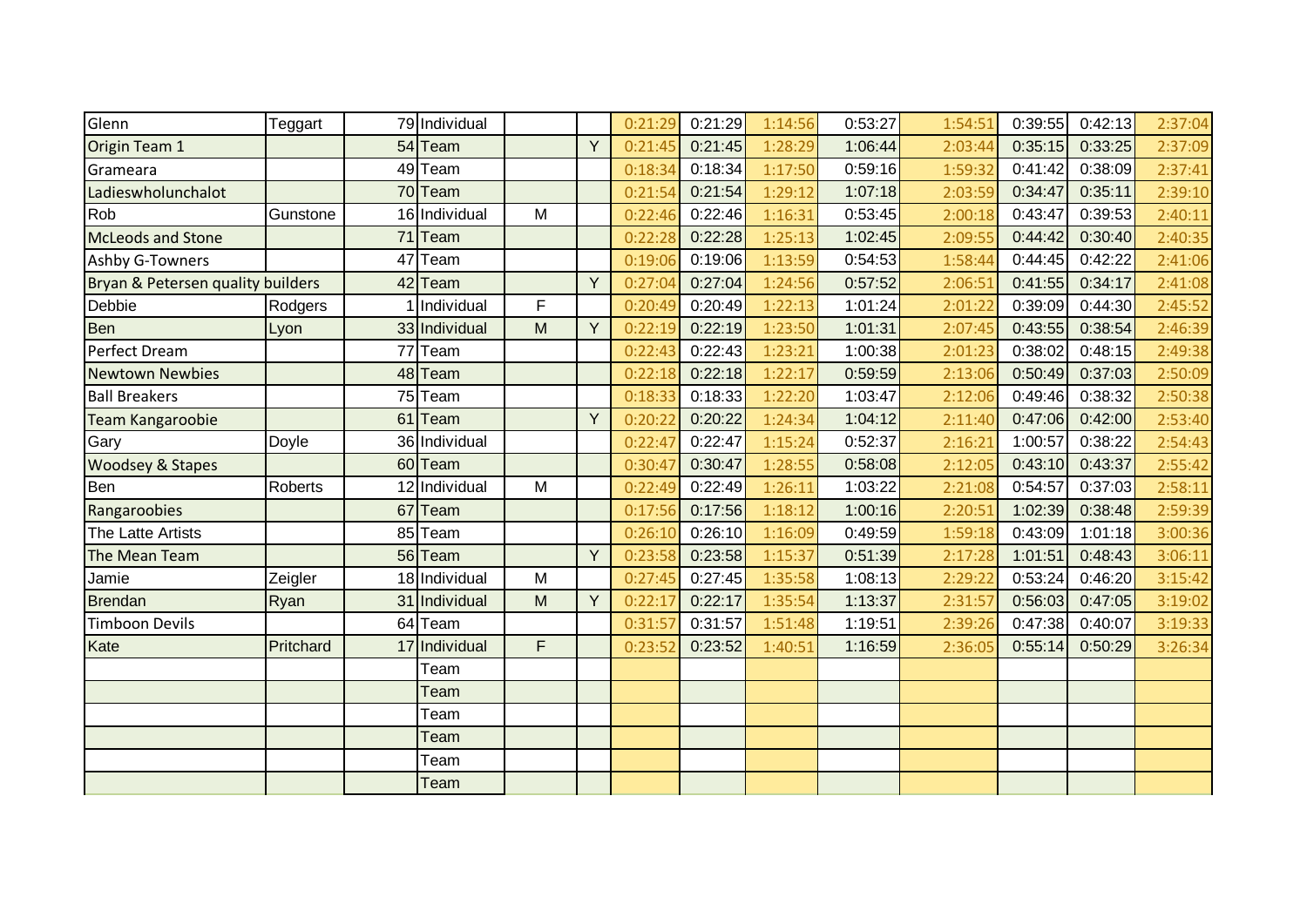|  | <b>Team</b> |  |  |  |  |  |
|--|-------------|--|--|--|--|--|
|  | <b>Team</b> |  |  |  |  |  |
|  | Team        |  |  |  |  |  |
|  | Team        |  |  |  |  |  |
|  | Team        |  |  |  |  |  |
|  | <b>Team</b> |  |  |  |  |  |
|  | Team        |  |  |  |  |  |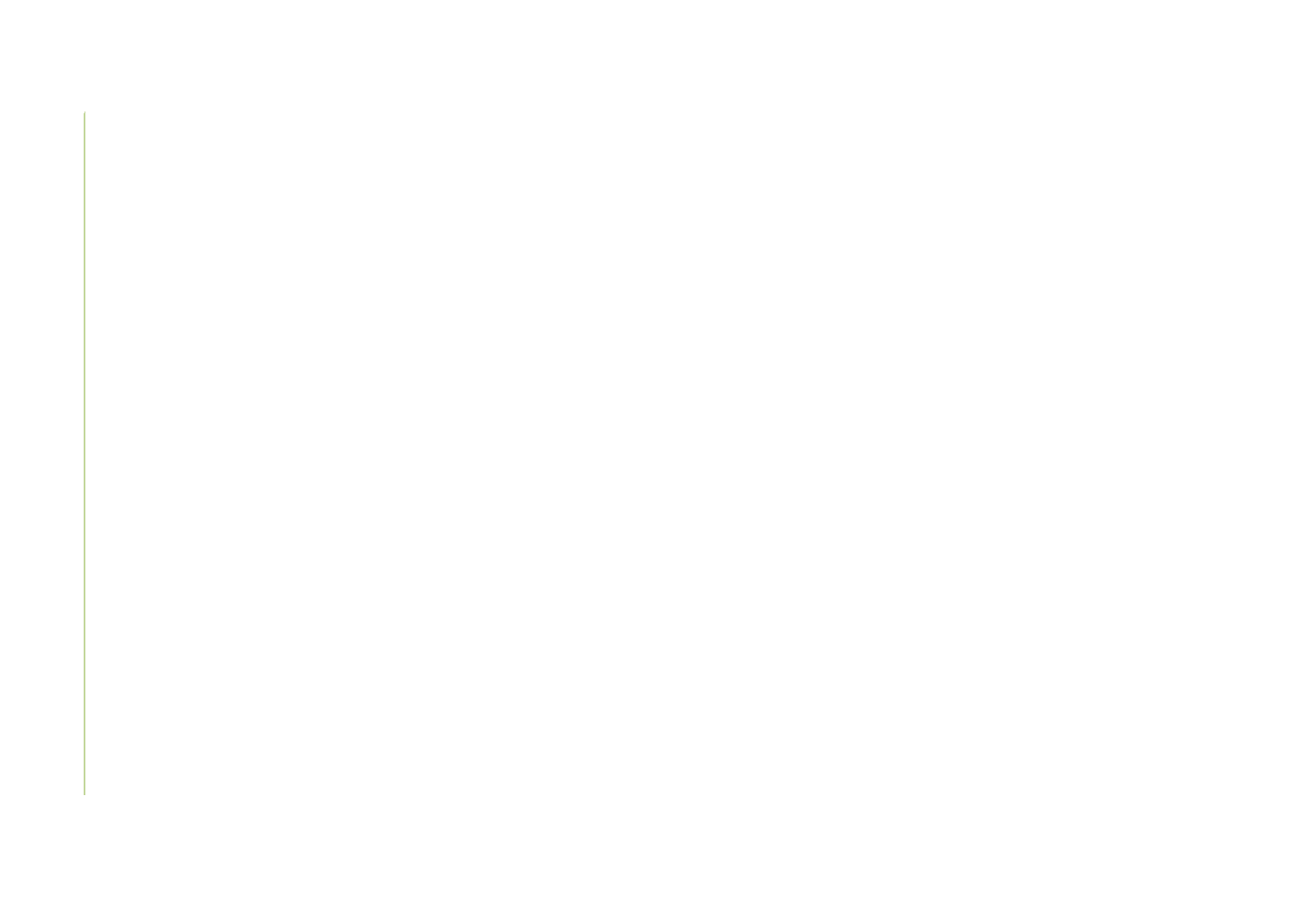